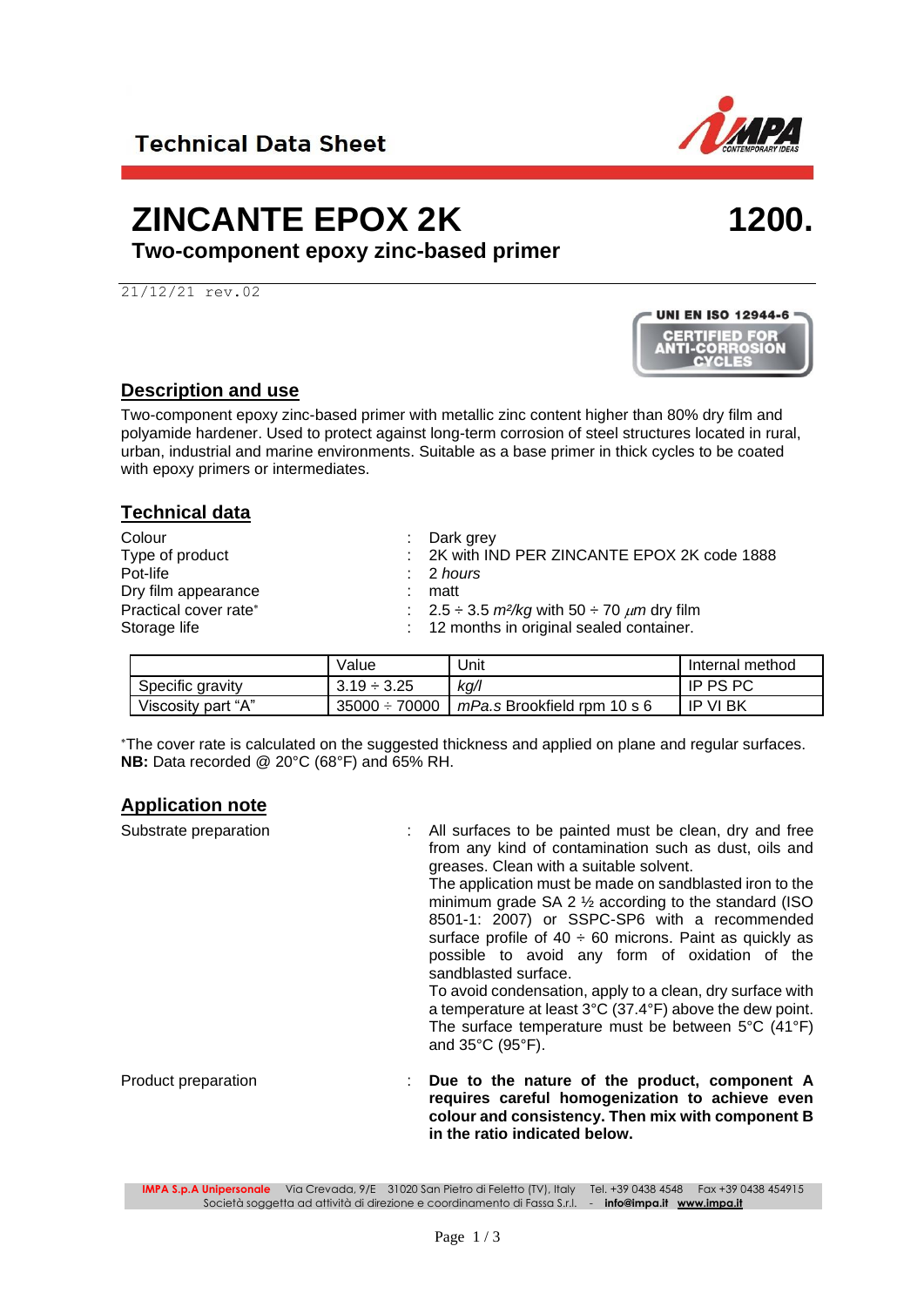

### **ZINCANTE EPOX 2K**

## **1200.**

**Two-component epoxy zinc-based primer**

21/12/21 rev.02

It is necessary that the spray application is carried out by taking the material from a container kept under agitation, to prevent the zinc, due to its high specific gravity, from sedimenting excessively.

The application must be performed with temperatures between 5°C (41°F) and 35°C (95°F). Temperatures below 5°C (41°F) and high humidity slow down the hardening process.

|                                                  | <b>BY WEIGHT</b> | <b>BY VOLUME</b> |
|--------------------------------------------------|------------------|------------------|
| <b>PRODUCT</b><br>1200 ZINCANTE EPOX 2K          | 100              | 3                |
| <b>HARDENER</b><br>1888 IND PER ZINCANTE EPOX 2K | 10               |                  |
| <i><b>THINNER</b></i><br>1612 DILUENTE EPOX      | $20 \div 30\%$   |                  |

| Application method    | - air mix spray gun with nozzle $\varnothing$ 1.8 $\div$ 2.0 mm and<br>pressure of $3 \div 5$ bar.<br>- airless spraying with nozzle $\varnothing$ 0.019 $\div$ 0.023 inches and<br>pressure of $130 \div 150$ bar<br>- roller<br>- brush (for small parts or areas that are difficult to reach<br>with spray application)                                   |
|-----------------------|--------------------------------------------------------------------------------------------------------------------------------------------------------------------------------------------------------------------------------------------------------------------------------------------------------------------------------------------------------------|
| Recommended thickness | Apply a minimum dry thickness of $50 \div 70$ microns to<br>ensure excellent anticorrosive resistance. On average,<br>to obtain this thickness it is necessary to apply a wet<br>thickness of about $90 \div 100$ microns. Avoid a thickness<br>greater than 90 microns dry: an excessive thickness of<br>product leads to the lack of cohesion of the film. |

| <b>DRYING TIME</b>                | <b>Dust free</b>     | Touch dry        | <b>Through drying</b> |
|-----------------------------------|----------------------|------------------|-----------------------|
| Air drying @ 20°C (68°F) - 65% RH | $15 \div 20$ minutes | $1 \div 3$ hours | $8 \div 12$ hours     |
| Air drying @ 10°C (50°F) - 75% RH | $25 \div 30$ minutes | $2 \div 6$ hours | $15 \div 20$ hours    |

Recoating **Example 2008** 12 Minimum 12 hours at 20°C (68°F), with no time limit. However, it is advisable to roughen the surface if the recoating time exceeds 30 days. Do not recoat with alkyd enamels